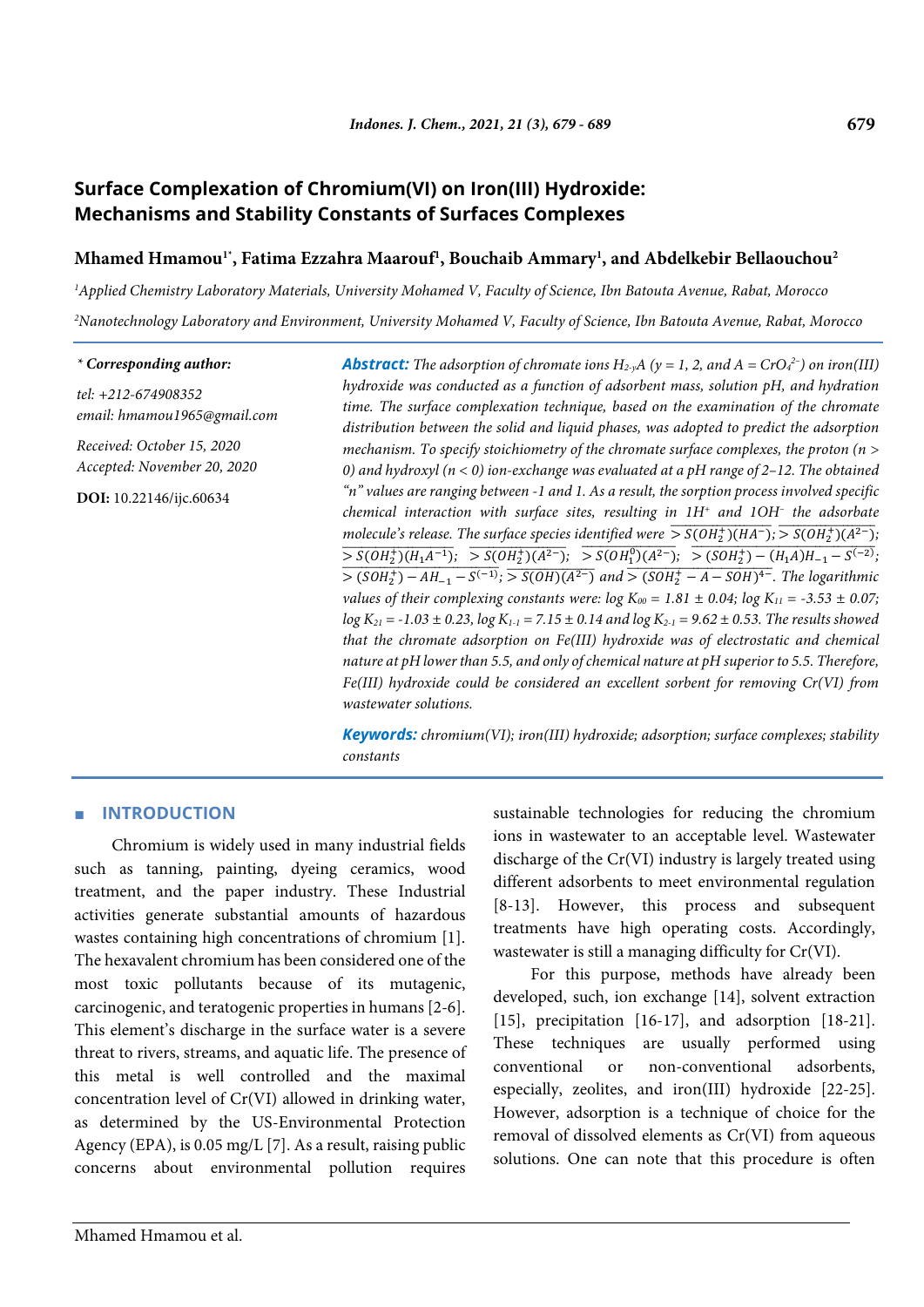carried out using activated carbon [26-27], metal-organic frameworks [28-29], polymeric, and biomass materials [30-35]. A new study is recently conducted on hexavalent chromium adsorption and removal from the aqueous environment using chemically functionalized amorphous and mesoporous silica nanoparticles [36]. Nevertheless, iron oxyhydroxide or ferric oxyhydroxide (FeO(OH)), which has low solubility in water and often poorly crystalline, has a large surface area and more active sites for Cr(VI) adsorption.

The relevant reported functional groups of Fe(III) oxyhydroxide rich in defects are Fe–O, Fe–OH, and Fe–O–Fe [37]. Thus, FeO(OH) suspension develops surface charge  $(Q)$  due to the exchange of  $H^+$  or  $OH^-$  ions resulting from the dissociation of hydration water molecules [38]. This exchange phenomenon's contribution to Q depends on the transfer of proton to hydroxo complex interface  $(>\delta$ SOH), which is a function of the medium suspension acidity [39]. As discussed previously, the proton transfer reaction can be treated as an acid-base equilibrium after protonation/deprotonation of > SOH [40].

This study's mean objective consists of surface complexation of hexavalent chromium ions on iron(III) hydroxide. For this purpose, the sorption of Cr(VI) is examined through co-precipitation experiments from aqueous solution, as a function of contact time, the mass of adsorbent, and equilibrium pH of chromium solution 10–5 M. The ion exchange method, which has already been successfully used in liquid-liquid extraction, is carried out, in order to examine the sorption and the complexation of ions chromates with the surface of amorphous Fe(OH)3·xH<sub>2</sub>O.

# ■ **EXPERIMENTAL SECTION**

#### **Materials**

Chemicals namely potassium dichromate  $(K_2Cr_2O_7)$ , 99%), sodium hydroxide (NaOH, 99%), potassium permanganate (KMnO<sub>4</sub>), iron(III) chloride (FeCl<sub>3</sub>, 99%), and nitric acid (HNO<sub>3</sub>, 99%) were used and purchased from Sigma Aldrich. The reagents are of analytical grade and used without further purification [41]. High quality distilled water is used for all the experiments.

#### **Instrumentation**

The equipment used in this research was a magnetic stirrer, laboratory balance ADB, KERN of precision  $10^{-4}$  g, and MIKRO 200 HETTICH benchtop centrifuge. The pH of sample solutions was measured using a METROHM pH-meter of precision  $10^{-3}$  pH unit, equipped with a previously calibrated double concentric electrode. Analysis of the dosage of chromium(VI) is carried out in the aqueous phases before and after adsorption by a GBC type 902 UV-Visible spectrophotometer.

#### **Procedure**

The adsorption studies are carried out by coprecipitation of  $Fe(OH)_{3}$ . The iron(III) masses used in this case are 60, 100, and 300 mg/L, while the contact time is varied in the range of 1–24 h. Co-precipitation experiments are examined using a 10–5 M solution of potassium permanganate. The pH is adjusted by decimolar solutions of NaOH or HNO<sub>3</sub>. Chromium coprecipitation is carried out with 100 ml of amorphous ferric oxyhydroxide solution at various pH and Fe<sup>3+</sup> concentrations.

The co-precipitation efficiency is determined using the ratio of Cr(VI) concentrations in solid and aqueous phases, which corresponds to the partition coefficient (D). The concentration of hexavalent chromium is measured in the aqueous phase by using a UV-Visible spectrophotometry technique.

# *Adsorption experiments*

The dosage of chromium in the aqueous solution is carried out by UV-Visible spectrophotometry technique. For this purpose, 0.2 mL of the 1,5-diphenylcarbazide complexing agent is acidified with 4 mL of 0.05 M sulfuric acid solution and completed to 5 mL with distilled water. The co-precipitation of chromium ions by the  $Fe(OH)_{3}$  is examined according to the contact time, the pH of the suspension, and the mass of the iron hydroxide. The effect of pH on the partition of Cr(VI) between the solution and the solid phase is examined for various contact times.

The effect of pH and mass of sorbent on Cr(VI) sorption is described by Eq. (1).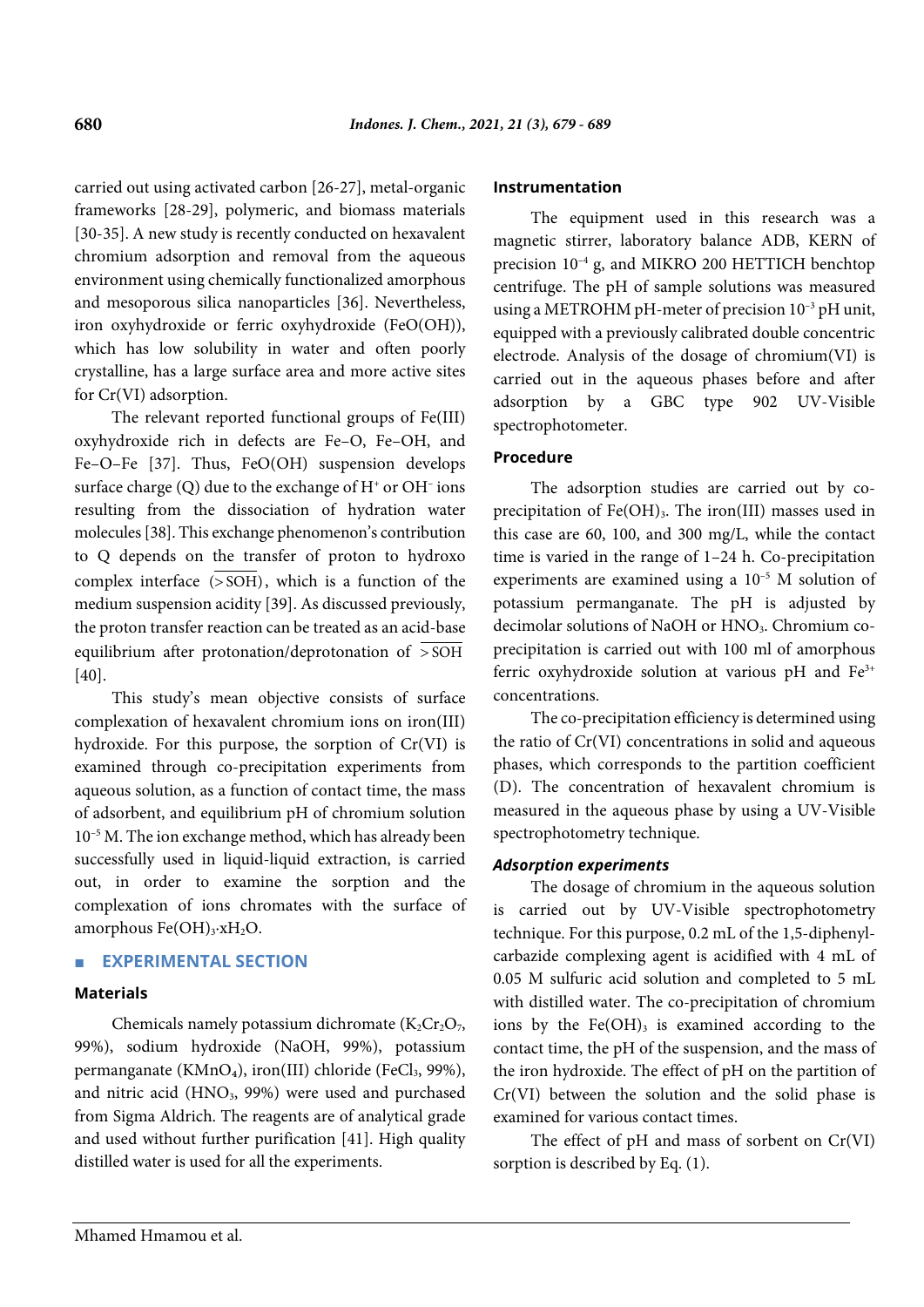$\log D = \log K_{ap} + \log m + npH$  (1)

$$
D = \frac{\overline{[Cr(VI)]}}{\overline{[Cr(VI)]}}
$$
 (2)

 $K_{ap}$  is adsorption constant, "m" is sorbent amount in  $g/L$ and the on lined species referrer to the solid phase. If "P" denotes the percentage of chromium fixation on iron(III) oxyhydroxide we obtain:

$$
D = \frac{P}{1 - P} \rightarrow P = \frac{D}{1 + D}
$$
\n(3)

#### ■ **RESULTS AND DISCUSSION**

#### **Effect of pH**

The experimental results of the adsorption of chromate ions on iron(III) hydroxide are given in Fig. 1, as a logarithmic variation of D with pH for iron contents equal to 60, 100, and 300 mg.L<sup>-1</sup> at contact times ( $t_{ct}$ ) of 0.5, 1, 2, 3, 4, and 26 h. One can note that these curves are to define the mechanisms of chromium adsorption involved in this case. Fig. 1 shows  $log D = f(pH)$  obtained for various contact times and suspension amounts.

In acidic media,  $log D = f(pH)$  variations are linear until reaching a maximum (P∽90%) at pH<sub>max</sub> ranging from 5 to 6, then decrease rapidly when the pH continues to rise. It must be noted that at given "m," the values of both pH<sub>max</sub> and  $\delta$  log D/ $\delta$  pH are dependent on the duration of adsorbent hydration. This indicates the absence of a predominant reaction and shows the absorption phenomenon's complexity, which seems to involve several reactions of fixation of Cr(VI) by iron hydroxide. According to the suspension medium's acidity, the variations in chromium(VI) retention with acidity are due to the protonation/deprotonation reaction of both chromic acid and sorbent surface groups  $\overline{(>SOH)}$ . The first and second acidity constants of H<sub>2</sub>CrO<sub>4</sub> are respectively  $pK_{a1} = 0.75$  and  $pK_{a2} = 6.45$ [42]. At concentrations lower than 0.03 M, Cr(VI) exists mainly as hydrogen chromate  $HCrO<sub>4</sub>$ <sup>-</sup> at pH  $\leq 5.0$  ( $\geq$ 95%), chromate  $CrO<sub>4</sub><sup>2</sup>$  for pH  $\geq$  7.6 (95%), and as a



**Fig 1.** Log D versus pH for  $m = 60$ , 100, and 300 mg/L and contact times  $t_{ct} = 0.5$ , 1, 2, 3, 4, and 26 h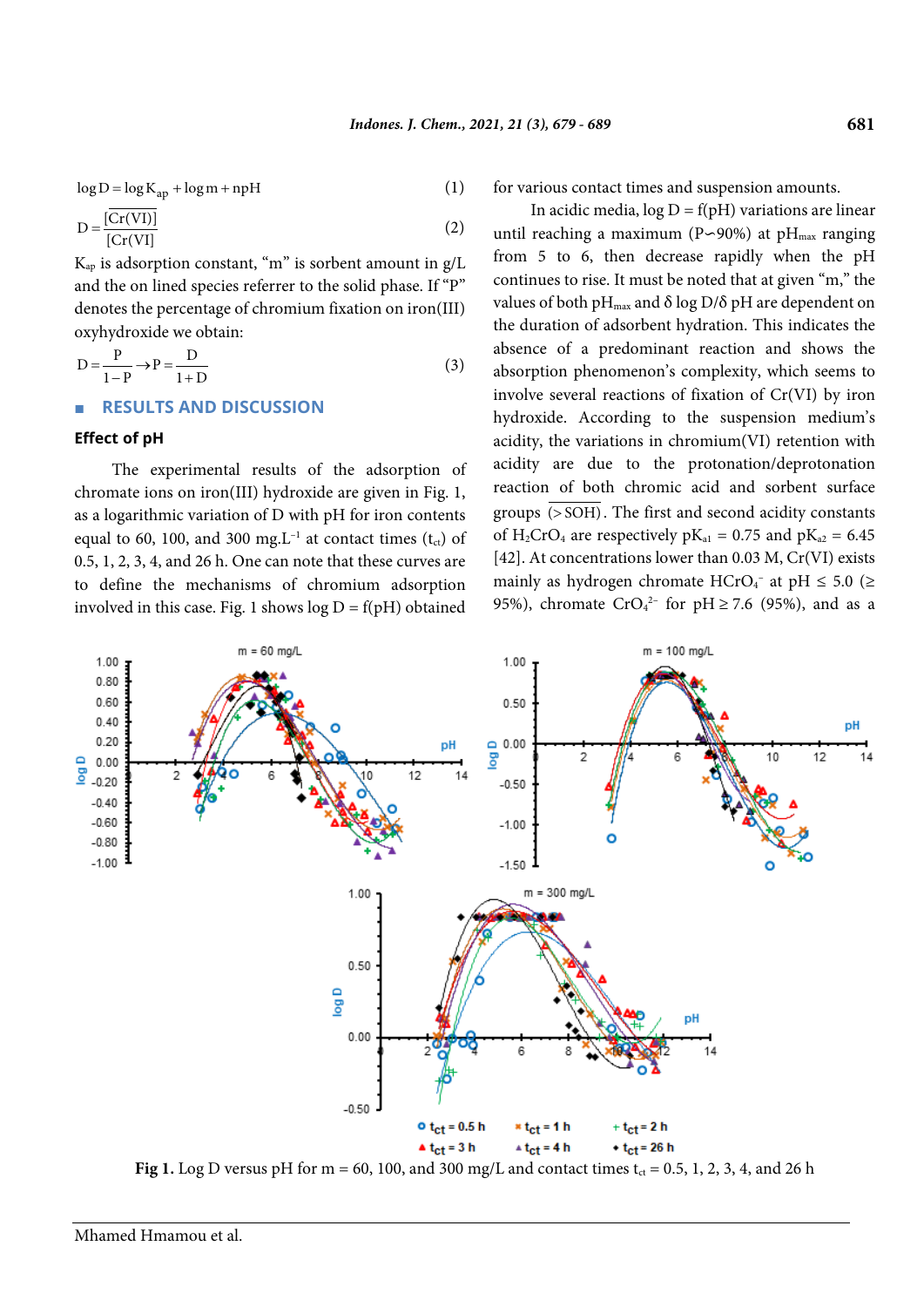mixture of these two species between pH 5.0 and 7.6. Moreover, the electrostatic and chemical sorption mechanisms are very rapid, that the kinetics cannot be used to differentiate between these two processes [43].

The maximum adsorption conditions are exhibited when the surface charge of the sorbent is opposite to that of the sorbate. Thus, the binding of weak acids is maximal at pH values close to the pKa of these acids or to the PZC of the surface absorbent materials [42-44]. Taking these considerations into account,  $H_2CrO_4$  can be considered a strong diprotic acid dissociated into HCrO<sub>4</sub><sup>-</sup> and adsorbed electrostatically onto the positively charged hydroxide surface up to pH around PZC∽7. It is shown from previous studies that the adsorption of Cr(VI) is, in general, optimal at pH values lower than 4 for various absorbents such as some metal oxyhydroxides [45, 46], natural biosorbents such as larch bark [47], boiled tea leaves [48] and activated charcoal [49]. Also, optimum pH for adsorption of this metal ion is found to be ranging from 5 to 7 with various adsorbents such as clays [50], sands covered with oxides [50], zeolite and hydroxyapatite [51- 52], aluminosilicate [50-53], apricot stone [54], bamboo waste [55] and seed-based biochar [56]. This acidity effect is considered to be due to the interaction of the surface sites  $(50H)$  that is much greater with H<sup>+</sup> ions than with sorbate anion. At pH greater than  $pH_{\text{max}}$ , Cr(VI) exhibits a typically anionic sorption behavior, and the adsorption decreases with increasing pH, as found in the retention of anions on iron oxides [57]. This behavior, usually observed at pH values higher than 6.0, is suggested to be due to the competition uptake of  $CrO<sub>4</sub><sup>2-</sup>$  and OH<sup>-</sup> anions by the surface of the adsorbent [58]. As a result, the obtained adsorption behavior involves the phenomena of protonation of the hydroxylated sites and the hydrolysis of chromium(VI). Thus, at pH higher than  $pH_{\text{max}}$ , the retention of Cr (VI) is due to the interaction of hydrogen chromate and/or chromate with  $\overline{\text{SOH}}$  surface groups rather than with  $>$  SOH $_2^+$  groups that are predominating at pH below p $H_{max}$  [59]. One can note that the non-integer values of  $\frac{\partial \log D}{\partial pH}$  = n is associated with two successive surface complexes [60].

Variation of 
$$
\frac{\partial \text{log}D}{\partial pH} = f(pH)
$$

As shown below in Eq. (15),  $\frac{\partial \log D}{\partial pH}$  = n corresponds to proton  $H^+(n > 0)$  or hydroxyl OH $^-(n < 0)$ , exchanged during the surface complexation reaction described by Eq. (9). Obtained results show that the mechanism of  $Cr(VI)$  adsorption with  $Fe(OH)_{3}$  sorbent occurs via electrostatic attraction or diffusion process  $(\frac{\delta \log D}{\delta p H} = 0)$ , proton  $\left(\frac{\delta \log D}{\delta p H} > 0\right)$  and hydroxyl  $\left(\frac{\delta \log D}{\delta p H} < 0\right)$ exchanges. In general, the adsorption phenomenon is a non-linear curve describing  $log D = f(pH)$  variations. To determine the "n" value, equilibrium adsorption data are best fitted with cubic polynomial equation ( $R^2 > 0.99$ ), in various pH regions. Fig. 2 shows the variations  $n = f(pH)$ obtained for 60 mg/L  $\leq$  m  $\leq$  300 mg/L, at contact times varying between 0.5 and 26 h.

These results demonstrate that the pH of the sorbent system controls the ionic forms of the chromium solutions and the surface properties of the adsorbent. In all the cases, the variations  $n = f(pH)$ exhibits a similar behavior that is varying significantly with the contact time, in particular in acid conditions. The protonation/deprotonation of the sorbent is dependent on the surface coverage and varies between  $-1$  and 1 for m = 60, 100, and 300 mg/L. The protonation phenomenon is prevailing at pH around 2, while coulombic**/**intra-particle diffusion adsorption is predominantly for pH ranging from 4.4 to 6.0. Furthermore, the deprotonation is prevailing at a pH of around 8 in all examined media.

Combining these mechanisms leads to the predominance of surface complexes  $(C<sub>ln</sub>)$ , whose nature depends on the acidity of the aqueous medium. These species are  $C_{00}$ ,  $C_{11}$ ,  $C_{21}$ ,  $C_{1-1}$ , and  $C_{2-1}$ . Taking these considerations into account, the predominant complexation reactions involved in this case are:

$$
\frac{\overline{I(s\text{SOH})} + H_2\text{CrO}_4 \leftrightarrow (> \text{SO})_1 (H_{2-21}\text{CrO}_{4-1})H_{-n}^{(n-2)+} + nH^+ + lH_2O \quad (4)}{n = -1; 1, 1 = 1; 2}
$$

$$
\frac{\overline{I(s\,SOH)} + H_2CrO_4 \leftrightarrow \overline{(s\,SO)_1(H_{2-21}CrO_{4-1})H_0} + IH_2O}{n = 0, l = 1;2}
$$
 (5)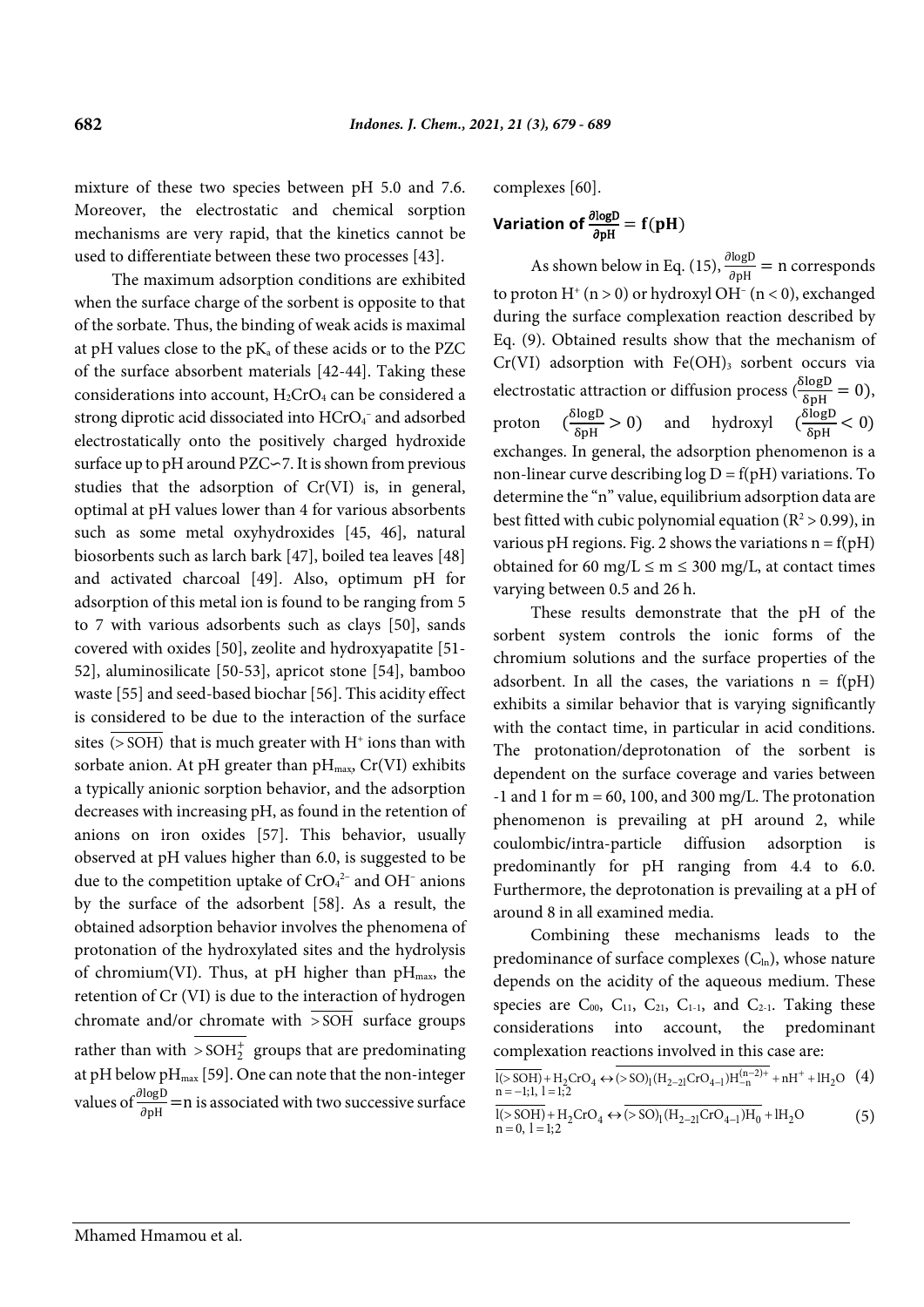

**Fig 2.** Variations of  $n = f(pH)$  obtained for  $m = 60$ , 100, and 300 mg/L at contact times  $t_{ct} = 0.5$ , 1, 2, 3, 4, and 26 h

# **Chromium(VI) Adsorption Mechanism and Stability Constants**

In general, the process of adsorption of ion metal with hydrated oxyhydroxides is described by the complexation reaction of a metal ion with active sites  $\overline{\text{S}-\text{OH}}$ . The acid-base properties of the surface of the adsorbents considered are attributed to the protonation/deprotonation reactions taking place on the surface of the sorbent and which can be expressed by:

$$
\overline{(>S-OH)} + H^{+} \leftrightarrow \overline{>S-OH_{2}}^{+} \qquad K^{+}
$$
 (6)

 $\overline{(>S-OH)} \leftrightarrow >S-O^- + H^+$  K (7)

The highlighted species belong to the solid phase, so  $K^+$ and K– refer to the stability constants for iron(III) hydroxide.

The symbols  $H_{-1}$  and  $H_1$  respectively denote the H atoms and the OH group. This leads therefore to:

$$
H_{-1} + H_1 \leftrightarrow H_2O \tag{8}
$$

The surface complexation of chromium ions,  $H_i$ CrO $_4$ <sup>1-2</sup>, by Iron hydroxide can be described by the Sillen notation,

generally adopted in complexing reactions in the aqueous phase.

$$
l > \overline{SOH} + H_i A^{(i-2)+} \Leftrightarrow (> SOH)_l H_{(i-n)} A^{(i-n-2)+} + n H^+ \quad K_{ln} \tag{9}
$$

with:  $i = 2$ ; 1; 2, 1 = 1; 2, n = -1; 0; 1, and A = CrO<sub>4</sub><sup>2</sup> Taking into account the expression of "D" given by:

$$
D = \frac{\left| ({}^{>SOH})H_{i-n}A^{(i-n-2)+} \right|}{\left| H_i A^{(i-2)+} \right|}
$$
\n(10)

The extraction constant is:

$$
K_{\text{ln}} = \frac{\left| \overline{(>SOH)H_{i-n}A} \right|}{\left| H_i A^{(i-2)+} \right| \left| > \overline{SOH} \right|^l} \tag{11}
$$

$$
K_{\text{ln}} = \frac{\left| \overline{(>SOH)H_{i-n}A} \right|}{\left| H_i A^{(i-2)+} \right| m^1} = \frac{D}{m^1} \left| H^+ \right|^n \tag{12}
$$

where 
$$
|>|\overline{SOH}| = m
$$
  
\n $\log K_{\ln} = \log D - 1 \log m - npH$  (13)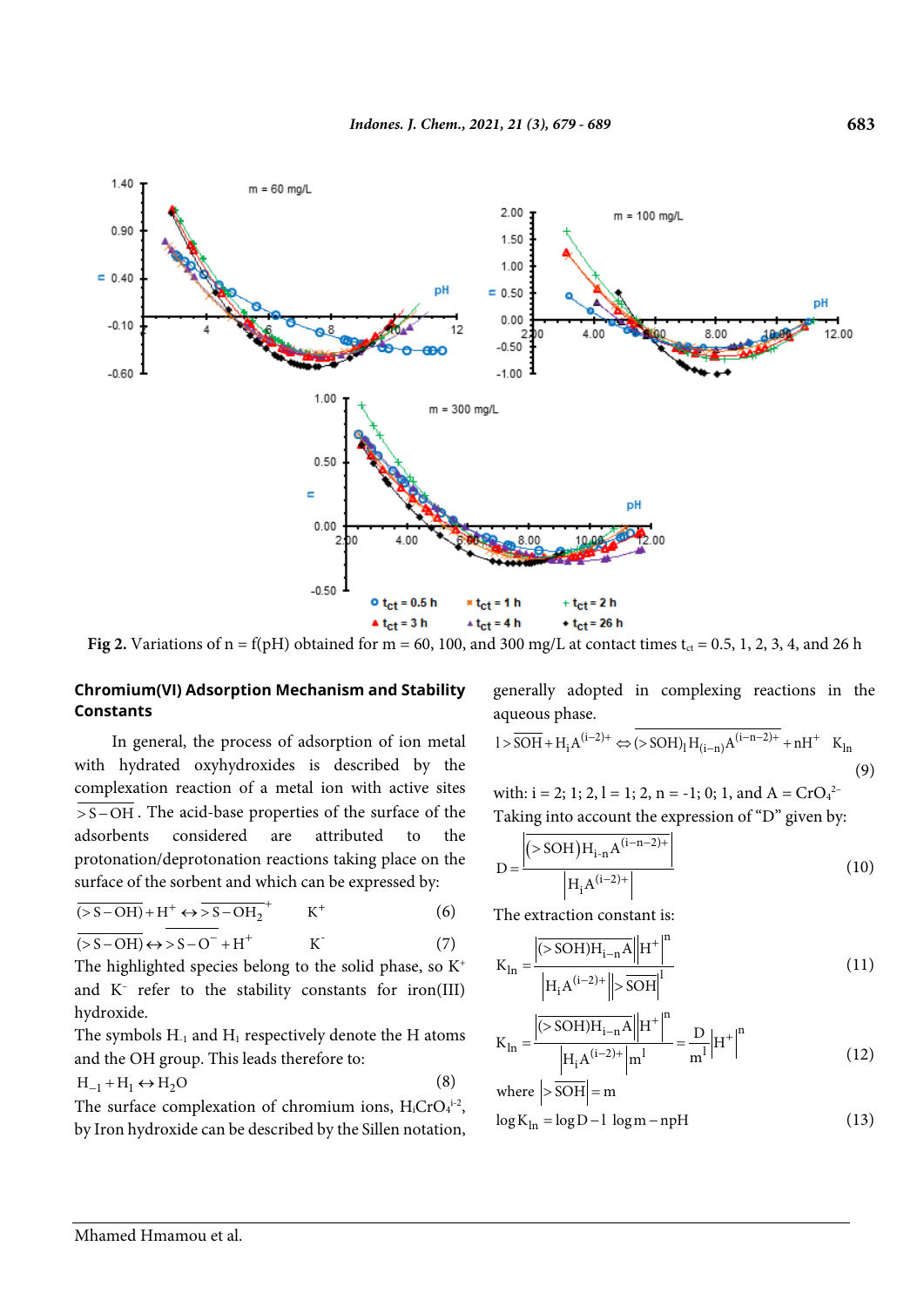So that:

$$
\log D = \log K_{\ln} + 1 \log m + npH \tag{14}
$$

According to these expressions, the study of the variation in the value of the distribution coefficient D as a function of pH makes it possible to verify the supposed binding mechanism and define the nature "n" of the adsorbed species calculate the Kln constants.

$$
\frac{\partial \log D}{\partial pH} = n \tag{15}
$$

$$
\frac{\partial \log D}{\partial \log m} = 1\tag{16}
$$

#### **Study of Variations**  $A_{\text{In}} = I \log m + \log K_{\text{In}} = f(n)$

The surface complexation equilibrium constants are obtained from the line segments of the log  $D = f(pH)$ curves. The slope of these segments leads to the value of "n" while the y-intercept leads to  $A_{\ln} = \log K_{\ln} + 1 \log m$ . Fig. 3 illustrates the variations  $A_{ln} = f(n)$  for the successive contents of 60, 100, and 300 mg/L.

As shown, these variations are linear throughout the range of "n" explored. They allow the calculation of  $A_{11}$ ; A<sub>l0</sub> and A<sub>l-1</sub> relating to the various iron concentrations. So, the curve equation can be written in the form  $log(A<sub>ln</sub>)$  =

 $log (A_{10}) + n log (A_n - A_{10})$ . This equation can be obtained thermodynamically by considering that |n| also presents the fraction of the 1  $H^+$  or 1 OH<sup>-</sup> exchange reaction, contributing to the overall adsorption reaction.

# **Study of the "l" Order of Surface Complexes**

The ordinate at the origin of the variations  $log D =$ f(pH) is equal to  $A_{ln} = 1$  log m + log  $K_{ln}$ . The exam of the variations  $A_{ln} = f(log m)$  for  $n = 1$ ; 0 and -1 (Fig. 4) make it possible to determine " $l$ " and  $log K_{ln}$ .

Fig. 4 shows that the graphs  $A_{ln} = f(log m)$  are linear whose slope values correspond to the "l" parameter.

As a result, the adsorption process combines mononuclear and binuclear uptake mechanisms. Accordingly, the surface complexation constants are log  $K_{1,1,1} = -3.28$ , and  $\log K_{1,3,-1} = 7.89$ . As shown,  $A_{10} = \log K_{10}$ are constants, indicating that the intrinsic reaction is no dependent on suspension amount. This means that this steeper Cr(VI) adsorption is, essentially, controlled by film diffusion. One can note that this external surface sorption is characterized by  $l = 0$ , in these conditions. The logarithmic variation of  $K_{1n}$  associated with different monodentate complexes resulting from surface



**Fig 3.** Variations of  $A_{ln} = f(n)$  obtained for m = 60, 100, and 300 mg/L

**684**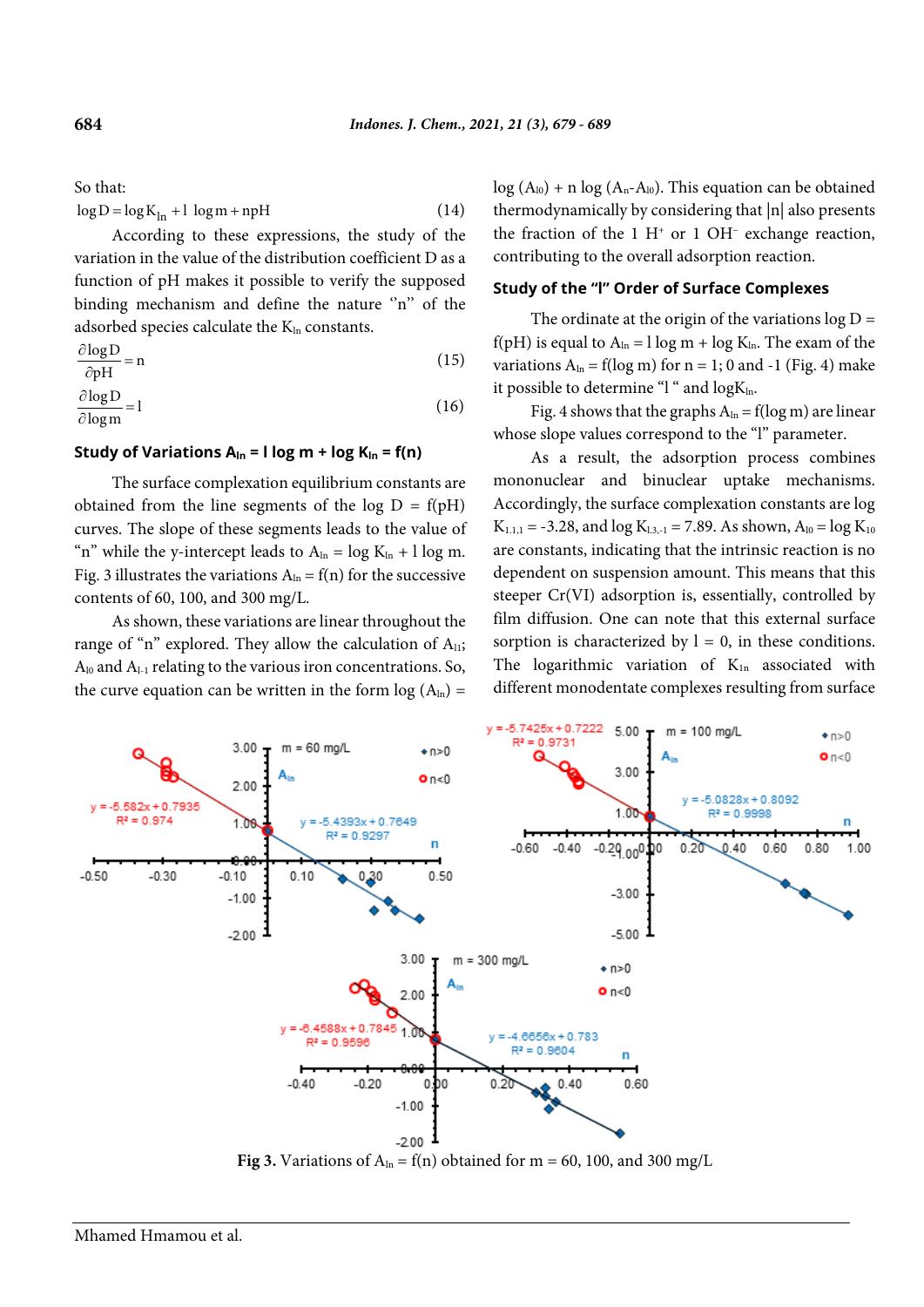

**Fig 4.** Variations of  $A_{ln} = f(log m)$  obtained for  $n = -1$ ; 0 and 1 for different m



**Fig 5.** Variation  $log K_{1n} = f(n)$  obtained from m = 60, 100 and 300 mg/L

different surface protonation/deprotonation phenomena is shown in Fig. 5.

As found above, the straight line shows that the slope value equal to  $n$ , varies between  $-1$  and 1. Therefore, the constants  $K_{10}$ ,  $K_{11}$  and  $K_{1-1}$  are the intersect and y-coordinates associated to  $(0,0)$ ;  $(1,1)$  and  $(1,-1)$ points of log  $K_{ln} = f(n)$ , respectively. This information provides that the intrinsic constants  $K_{10}$  or  $K_{00}$ (independent on l), is such  $log K_{00} = 1.81$ ,  $log K_{11} = -3.53$ , and  $\log K_{1-1} = 7.15$ . The apparent constant value related to  $n = 0.35$  is such  $log K_{10,35} = 0$ . Furthermore, the adsorption reaction associated with apparent constant  $K_{l,z,1}$  is composed of mononuclear reaction (z%) and binuclear reaction ((1-z)%). This result can be used to calculate log  $K_{2 \pm 1}$  according to:

$$
K_{1.1,1} = (K_{11})^{0.9} (K_{21})^{0.1}
$$
  

$$
K_{1.3,-1} = (K_{1-1})^{0.7} (K_{2-1})^{0.3}
$$

This allows for obtaining  $log K_{21} = -1.03$  and  $log K_{2-1} = 9.62$ . Considering that adsorbed species are mono- and bidentate complexes, Table 1 summarizes the obtained results.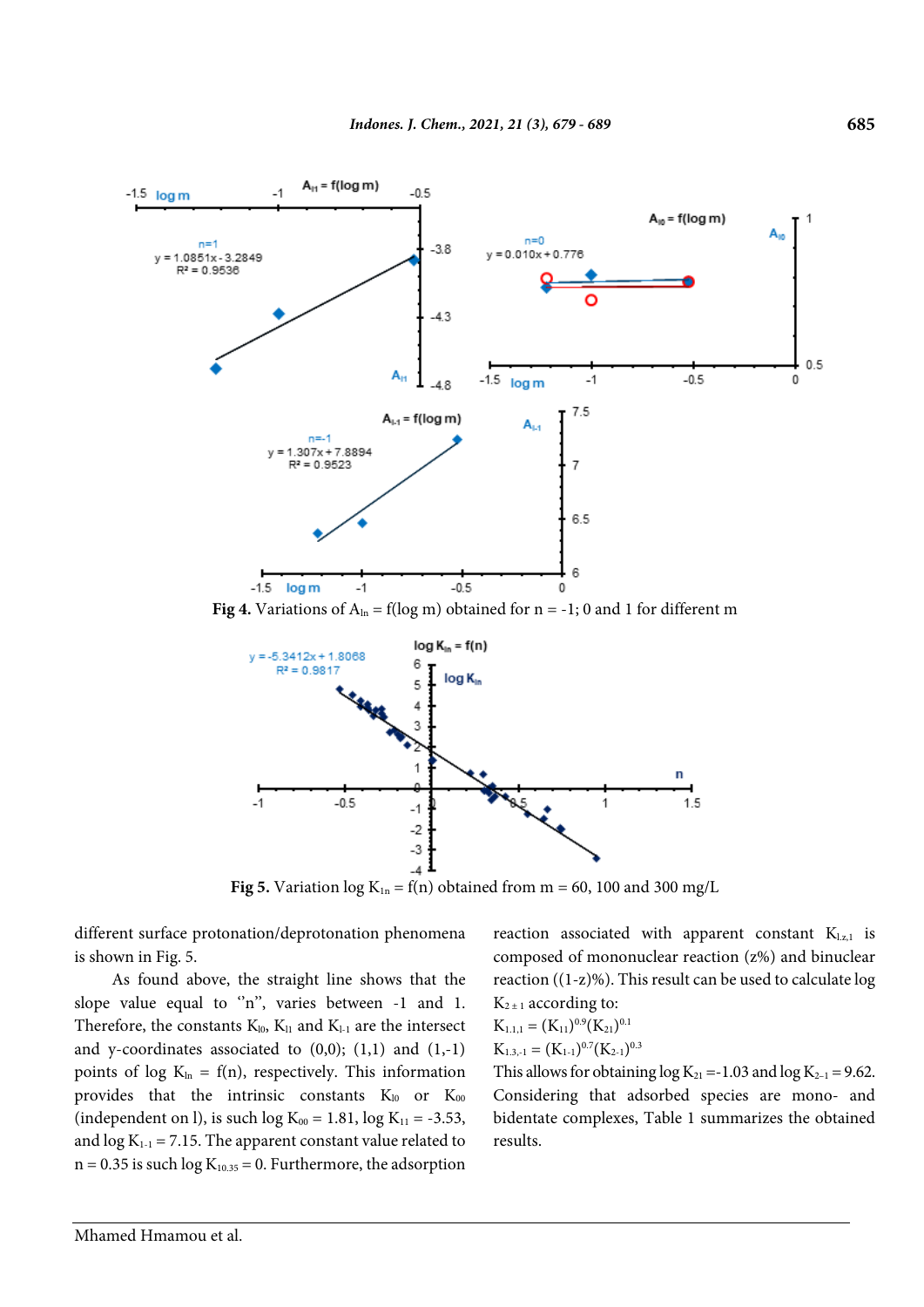| Twore it cannot complement in the stability constants for Ory (11) sorphesis onto I curry in an omno |                                                                                                                                                                                                               |                  |               |
|------------------------------------------------------------------------------------------------------|---------------------------------------------------------------------------------------------------------------------------------------------------------------------------------------------------------------|------------------|---------------|
| (l,n)                                                                                                | Surface Complexation Reaction                                                                                                                                                                                 | $log K_{ln}$     | pH            |
| (0,0)                                                                                                | $\frac{1}{5}$ SOH <sub>2</sub> <sup>+</sup> + H <sub>2-y</sub> A <sup>(y-2)</sup> $\Leftrightarrow$ $\frac{1}{5}$ ( $\frac{1}{5}$ SOH <sub>2</sub> <sup>+</sup> )(H <sub>2-y</sub> A) <sup>-y</sup>           | $1.81 \pm 0.04$  | $pH \leq 5.5$ |
|                                                                                                      | $y = 1; 2$                                                                                                                                                                                                    |                  |               |
| (1,1)                                                                                                | $\frac{1}{1}$ > SOH <sub>2</sub> <sup>+</sup> + H <sub>2-y</sub> A <sup>(y-2)</sup> $\Leftrightarrow$ > SOH <sub>2</sub> <sup>+</sup> - (H <sub>2-y</sub> A)H <sub>-1</sub> <sup>(y-3)</sup> + H <sup>+</sup> | $-3.53 \pm 0.07$ | $pH \leq 5.5$ |
|                                                                                                      | $y = 1; 2$                                                                                                                                                                                                    |                  |               |
| (2,1)                                                                                                | $2 > SOH_2^+ + H_{2y}A^{(y-2)} \Leftrightarrow S \left( SOH_2^+ \right) - \left( H_{2-y}A \right) H_{-1} - S^{(y-3)} + H_2O + H^+$                                                                            | $-1.03 \pm 0.23$ | $pH \le 5.5$  |
|                                                                                                      | $v=1$ ; 2                                                                                                                                                                                                     |                  |               |
| $(1,-1)$                                                                                             | $\overline{> SO^{-}} + A^{2-} + H_2O \Leftrightarrow \overline{> (SOH - A)^{2-}} + OH^{-}$                                                                                                                    | $7.15 \pm 0.14$  | $pH \geq 5.5$ |
| $(2,-1)$                                                                                             | $2\overline{>SO^{-}}+A^{2-}+H_{2}O \Leftrightarrow \overline{> (SOH-A-SO)^{4-}}+OH^{-}$                                                                                                                       | $9.62 \pm 0.53$  | $pH \geq 5.5$ |

Table 1. Surface complexation and stability constants for Cr(VI) sorption onto Fe(III) hydroxide

# **CONCLUSION**

The adsorption of hexavalent chromium Cr(VI) on Fe(III) hydroxide was thoroughly investigated. For this purpose, a method was developed for studying the surface complexation of  $Fe(OH)$ <sub>3</sub> sorbent. The partition of  $Cr(VI)$ between the solid and liquid phases was examined as a sorbent mass function, contact time, and solution pH. The proton and hydroxyl ion exchange were evaluated to define the adsorption reaction and define surface complexes to achieve this purpose.

The study of log  $D = f(pH)$  experimental data (D = distribution coefficient = ratio of chromium in the solid and liquid phases), pointed out that the adsorption of Cr(VI) on Fe(III) hydroxide was greater than 90% in all cases, for pH values ranging between 4 and 6. Furthermore, the obtained results were used to specify the predominant chromium surface complexes. These results allowed the identification and formulation of these complexes according to the acidity of explored environments. These complexes concerned  $\frac{1}{\sqrt{5(OH_2^+)(HA^-)}}$ ;  $\frac{1}{\sqrt{5(OH_2^+)(A^{2-})}}$ ;  $\frac{1}{\sqrt{5(OH_2^+)(H_1A^{-1})}}$ ;  $\frac{1}{\sqrt{56} \cdot \text{SOH}_2^+(A^2)}$ ;  $\frac{1}{\sqrt{56} \cdot \text{SOH}_1^0(A^2)}$ ;  $\frac{1}{\sqrt{56} \cdot \text{SOH}_2^+(-H_1A)H_{-1}^-(S^{(-2)})}$ ;  $\frac{}{>(\text{SOH}_2^+)-\text{AH}_{-1}-\text{S}^{(-1)}}$ ;  $>\frac{1}{\sqrt{SOH(A^{2-})}}$ and

 $\frac{1}{\sqrt{(SOH_2^+ - A - SOH)^{4-}}}$ . The complexing constants were calculated using the transformed curves of raw experimental data. The logarithmic values of these constants were:  $log K_{00} = 1.81 \pm 0.04$ ,  $log K_{11} = -3.53 \pm 0.07$ ,  $\log K_{21} = -1.03 \pm 0.23$ ,  $\log K_{1-1} = 7.15 \pm 0.14$  and  $\log K_{2-1} =$ 9.62  $\pm$  0.53. Therefore, Fe(III) hydroxide exhibited high adsorption capacity for hexavalent chromium. Therefore, this sorbent could be considered as excellent and reliable for the effective removal of Cr(VI) from wastewater solutions before dumping it into the environment.

# **ACKNOWLEDGMENTS**

We are grateful for the facilities provided by the University Mohamed V, Rabat, to carry out this research work in the Applied Chemistry Laboratory Materials. It has provided us with all the necessary chemical products and measurement equipment. Also, we express our deepest gratitude and appreciation to Professor Bouhlassa S. and Sbihi K. (Ph.D. Student) for helping and making this research possible.

#### **REFERENCES**  $\mathcal{L}_{\text{max}}$

- [1] Saha, R., Nandi, R., and Saha, B., 2011, Sources and toxicity of hexavalent chromium, J. Coord. Chem., 64 (10), 1782-1806.
- [2] Praveen, P., and Loh, K.C., 2016, Thermodynamic analysis of Cr(VI) extraction using TOPO impregnated membranes, J. Hazard. Mater., 314,  $204 - 210$ .
- [3] Lim, S.F., and Lee, A.Y.W., 2015, Kinetic study on removal of heavy metal ions from aqueous solution by using soil, Environ. Sci. Pollut. Res., 22 (13), 10144-10158.
- [4] Gorzin, F., and Abadi, M.M.B.R., 2017, Adsorption of Cr(VI) from aqueous solution by adsorbent prepared from paper mill sludge: Kinetic and thermodynamic studies, Adsorpt. Sci. Technol., 36  $(1-2), 149-169.$
- [5] Nagajyoti, P.C., Lee, K.D., and Sreekanth, T.V.M., 2010, Heavy metals, occurrence and toxicity for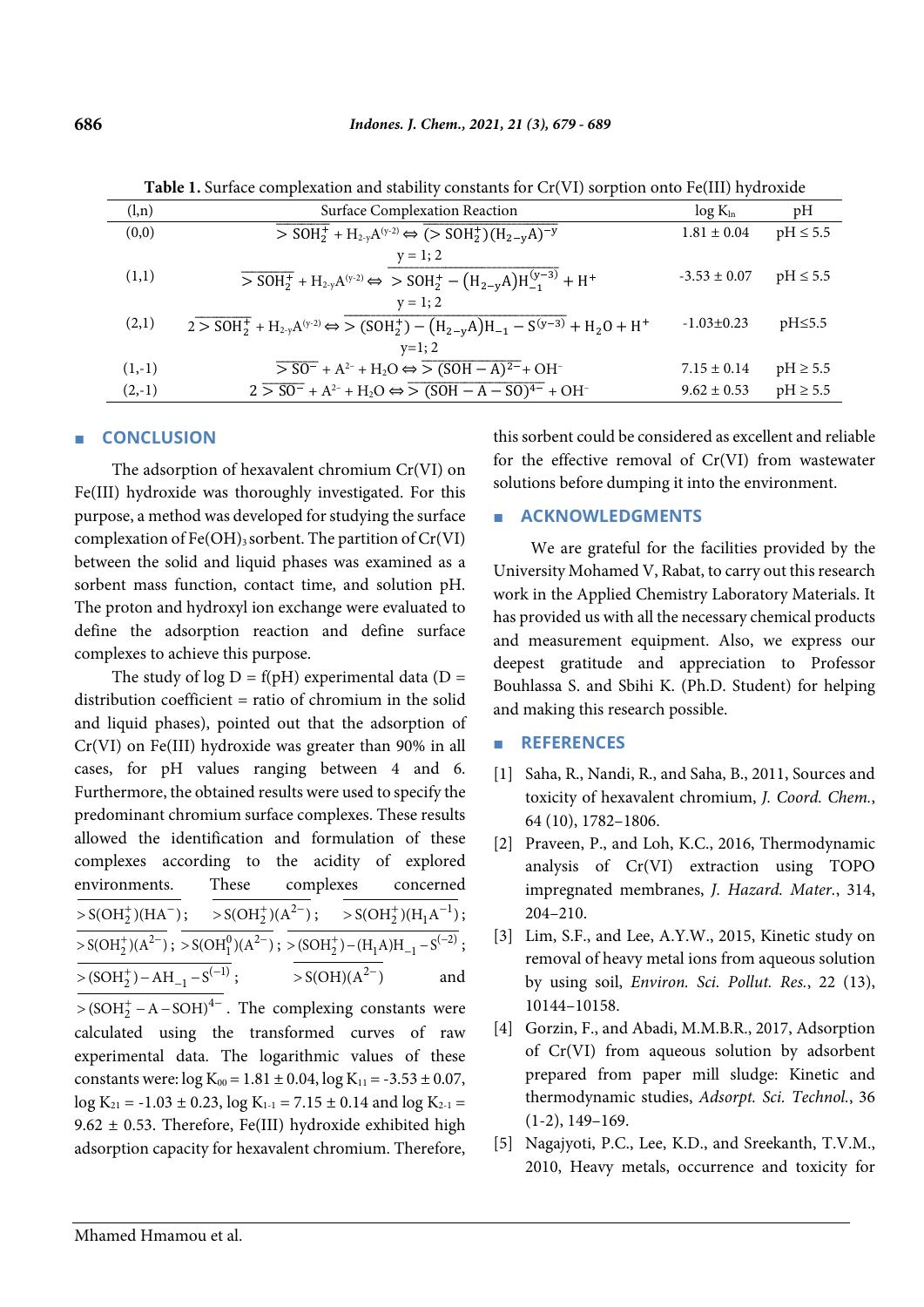plants: A review, *Environ. Chem. Lett.*, 8 (3), 199–216.

- [6] Singh, R., Gautam, N., Mishra, A., and Gupta, R., 2011, Heavy metals and living systems: An overview, *Indian J. Pharmacol.*, 43 (3), 246–253.
- [7] Zachara, J.M., Ainsworth, C.C., Brown, G.E., Catalano, J.G., McKinley, J.P., Qafoku, O., Smith, S.C., Szecsody, J.E., Traina, S.J., and Warner, J.A., 2004, Chromium speciation and mobility in a high level nuclear waste vadose zone plume, *Geochim. Cosmochim. Acta*, 68 (1), 13–30.
- [8] Duan, W., Chen, G., Chen, C., Sanghvi, R., Iddya, A., Walker, S., Liu, H., Ronen, A., and Jassby, D., 2017, Electrochemical removal of hexavalent chromium using electrically conducting carbon nanotube/polymer composite ultrafiltration membranes, *J. Membr. Sci.*, 531, 160–171.
- [9] Mayasari, H.E., and Sholeh, M., 2016, Kajian adsorpsi krom dalam limbah cair penyamakan kulit, *JKM*, 13 (2), 50–56.
- [10] Daraei, H., Mittal, A., Noorisepehr, M., and Mittal, J., 2015, Separation of chromium from water samples using eggshell powder as a low-cost sorbent: Kinetic and thermodynamic studies, *Desalin. Water Treat.*, 53 (1), 214–220.
- [11] Athieh, M.A., 2011, Removal of chromium(VI) from polluted water using carbon nanotubes supported with activated carbon, *Procedia Environ. Sci.*, 4, 281–293.
- [12] Liu, H., Zhang, F., and Peng, Z., 2019, Adsorption mechanism of Cr(VI) onto GO/PAMAMS composites, *Sci. Rep.*, 9 (1), 3663.
- [13] Yussuff, A.S., 2019, Adsorption of hexavalent chromium from aqueous solution *Leucaena leucocephala* seed pod activated carbon: Equilibrium, kinetic and thermodynamic studies, *Arab J. Basic Appl. Sci.*, 26 (1), 89–102.
- [14] Li, I.L., Feng, X.Q., Han, R.P., Zang, S.Q., and Yang, G., 2017, Cr(VI) removal via anion exchange on a silver-triazolate MOF*, J. Hazard. Mater.*, 321, 622–628.
- [15] Pagilla, K.R., and Canter, L.W., 1999, Laboratory studies on remediation of chromium-contaminated soils, *J. Environ. Eng.*, 125 (3), 243–248.
- [16] Gheju, M., and Balcu, I., 2011, Removal of chromium from Cr(VI) polluted wastewaters by reduction with

scrap iron and subsequent precipitation of resulted cations, *J. Hazard. Mater.*, 196, 131–138.

- [17] Golbaz, S., Jafari, A.J., Rafiee, M., and Kalantary, R.R., 2014, Separate and simultaneous removal of phenol, chromium, and cyanide from aqueous solution by coagulation/precipitation: Mechanisms and theory, *Chem. Eng. J.*, 253, 251–257.
- [18] Maximous, N.N., Nakhla, G.F., and Wan, W.K., 2010, removal of heavy metals from wastewater by adsorption and membrane processes: A comparative study, *World Acad. Sci. Eng. Technol.*, 40, 599–604.
- [19] Hu, J., Chen, G., and Lo, I.M.C., 2005, Removal and recovery of Cr(VI) from wastewater by maghemite nanoparticles, *Water Res.*, 39 (18), 4528–4536.
- [20] Yang, T., Han, C., Liu, H., Yang, L., Liu, D., Tang, J., and Luo, Y., 2019, Synthesis of Na-X zeolite from low aluminium coal fly: Characterization and high efficient As(V) removal, *Adv. Powder Technol.*, 30 (1), 199–206.
- [21] Nor, N.M., Kamil, N.H.N., Mansor, A.I., and Maarof, H.I., 2020, Adsorption analysis of fluoride removal using graphene oxide/eggshell adsorbent, *Indones. J. Chem.*, 20 (3), 579–586.
- [22] Razzouki, B., El Hajjaji, S., El Yahyaoui, A., Lamhamdi, A., Jaafar, A., Azzaoui, K., Bousaoud, A., and Zarouk, A., 2015, Kinetic investigation on arsenic(III) adsorption onto iron(III) hydroxide, *Pharm. Lett.*, 7 (9), 53–59.
- [23] Alvarez-Ayusco, E., Garcia Sanchez, A., and Querol, X., 2007, Adsorption of Cr(VI) from synthetic solutions and electroplating wastewaters on amorphous aluminium oxide, *J. Hazard. Mater.*, 142 (1-2), 191–198.
- [24] Hyder, A.H.M.G., Begum, S.A., and Egiebor, N.O., 2015, Adsorption isotherm and kinetic studies of hexavalent chromium removal from aqueous solution onto bone char, *J. Environ. Chem. Eng.*, 3 (2), 1329–1336.
- [25] Suryanti, V., Hastuti, S., Wahyuningsih, T.D., Mudasir, Kresnadipayana, D., and Wiratna, I., 2018, Heavy metal removal from aqueous solution using biosurfactants produced by *Pseudomonas*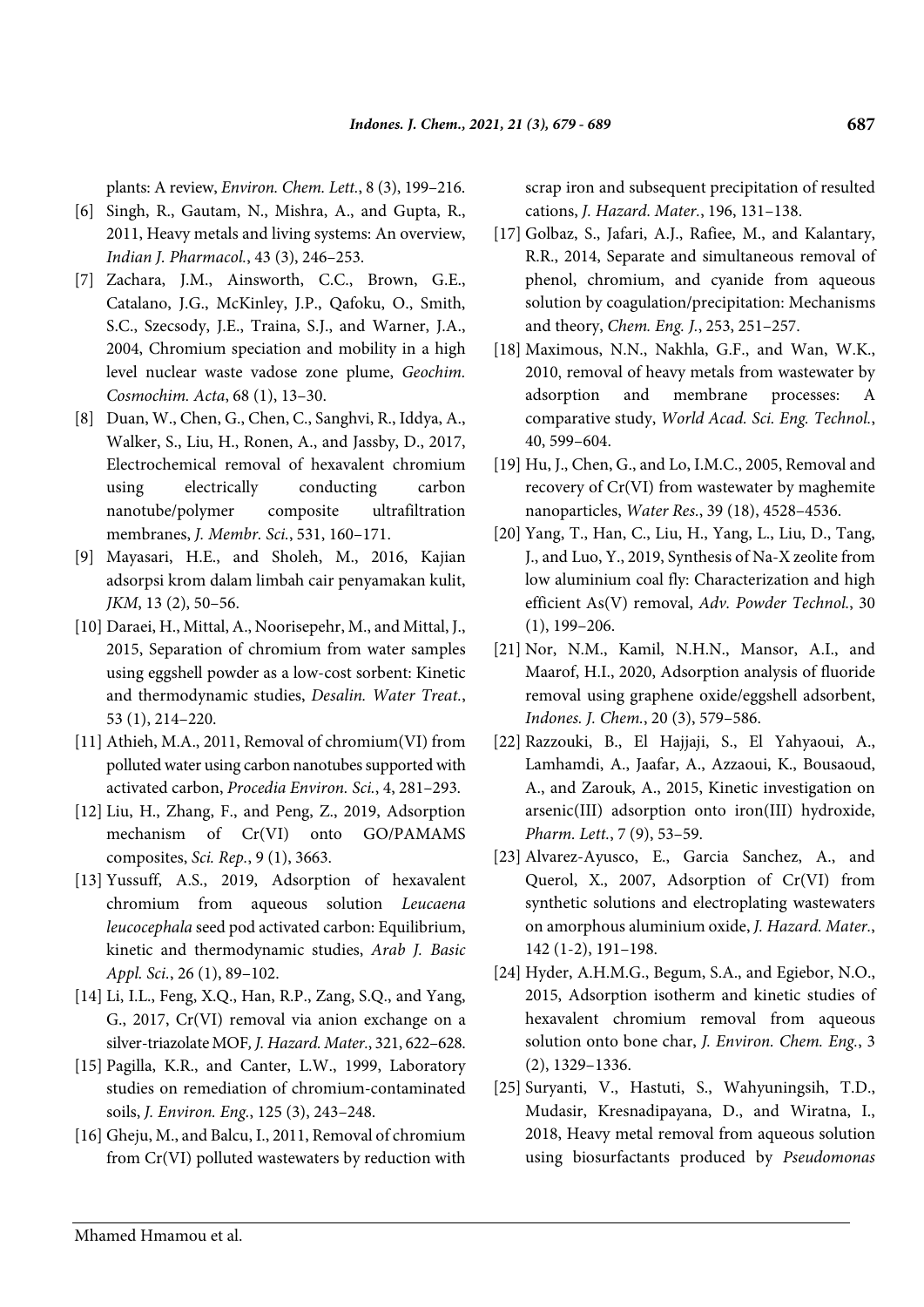*aeruginosa* with corn oil as substrate, *Indones. J. Chem.*, 18 (3), 472–478.

- [26] Selvi, K., Pattabhi, S., and Kadirvelu, K., 2001, Removal of Cr(VI) from aqueous solutions by adsorption onto activated carbon, *Bioresour. Technol.*, 80 (1), 87–89.
- [27] El Batouti, M., Ahmed, A.M.M., and Salam, S.M., 2016, Adsorption of toxic Ni(II) from aqueous solution by activated carbon, *Mor. J. Chem.*, 4 (4), 1130–1143.
- [28] Duranoğlu, D., Buyruklardan Kaya, İ.G., Beker, U., and Şenkal, B.F., 2012, Synthesis and adsorption properties of polymeric and polymer-based hybrid adsorbent for hexavalent chromium removal, *Chem. Eng. J.*, 181-182, 103–112.
- [29] Kobielska, P.A., Howarth, A.J., Farha, O.K., and Nayak, S., 2018, Metal-Organic frameworks for heavy metal removal from water, *Coord. Chem. Rev.*, 358, 92–107.
- [30] Yang, T., Han, C., and Luo, Y., 2019, Removal performance and mechanisms of Cr(VI) by an in-situ self-improvement of mesoporous biochar derived from chicken bone, *Environ. Sci. Pollut. Res.*, 27 (5), 5018–5029.
- [31] Kristianto, H., Daulay, N., and Arie, A.A., 2019, Adsorption of Ni(II) ion onto calcined eggshells: A study of equilibrium adsorption isotherm, *Indones. J. Chem.*, 19 (1), 143–150.
- [32] Taher, T., Irianty, Y., Mohadi, R., Said, M., Andreas, R., and Lesbani, A., 2019, Adsorption of cadmium(II) using Ca/Al layered double hydroxides intercalated with Keggin ion, *Indones. J. Chem.*, 19 (4), 873–881.
- [33] Mahatmanti, F.W., Nuryono, and Narsito, 2016, Adsorption of Ca(II),  $Mg(II)$ ,  $Zn(II)$ , and Cd(II) on chitosan membrane blended with rice hull ash silica and polyethylene glycol, *Indones. J. Chem.*, 16 (1), 45–52.
- [34] Handayani, D.S., Jumina, Siswanta, D., Mustofa, Ohto, K., and Kawakita, H., 2011, Adsorption of Pb(II), Cd(II), and Cr(III) from aqueous solution by poly-5-allyl-calix[4]arene tetracarboxylic acid, *Indones. J. Chem.*, 11 (2), 191–195.
- [35] Abdul, A.S., Muhammad, A.S., Ibrahim, M.A., and Ibrahim, M.B., 2019, Thermodynamic study on the adsorptive removal of Cr(VI) and Ni(II) metal ions using Schiff base as adsorbent, *Mor. J. Chem.*, 7 (3), 506–515.
- [36] Jang, E.H., Pack, S.P., Kim, I., and Chung, S., 2020, A systematic study of hexavalent chromium adsorption and removal from aqueous environments using chemically functionalized amorphous and mesoporous silica nanoparticles, *Sci. Rep.*, 10, 5558.
- [37] Tang, B., and Hang, Z., 2014, Essence of disposing the excess sludge and optimizing the operation of wastewater treatment: Rheological behavior and microbial ecosystem, *Chemosphere*, 105, 1–13.
- [38] Jolivet, J.P., Henry, M., and Livage, J., 1994, *De la Solution à l'Oxyde. Condensation des cations en solution aqueuse, chimie de surface des oxydes*, CNRS Editions, Inter Editions, Paris.
- [39] Elyahyaoui, A., Ellouzi, K., Al Zabadi, H., Razzouki, B., Bouhlassa, S., Azzaoui, K., Mejdoubi, E., Hamed, O., Jodeh, S., and Lahmamdi, A., 2017, Adsorption of chromium(VI) on calcium phosphate: Mechanisms and stability constants of surface complexes, *Appl. Sci.*, 7 (3), 222.
- [40] Forsling, L., Wu, W., and Schindler, P.W., 1991, Surface complexation of calcium minerals in aqueous solution: 1. Surface protonation at fluorapatite-water interfaces, *J. Colloid Interface Sci.*, 147 (1), 178–185.
- [41] AFNOR-French Agency for Standardization, 1997, *Water Quality. Tome1: Terminology, Sampling and Assessment Methods*, 3rd Ed., AFNOR Publishing, Paris, France.
- [42] Samaké, D., 2008, Traitement des eaux usées de tannerie à l'aide de matériaux à base d'argile, *Dissertation*, Université Joseph Fourier-Grenoble et de Bamako, Mali.
- [43] Lorphensri, O., Intravijit, J., Sabatini, D.A., Kibbey, T.C.G., Osathaphan, K., and Saiwan, C., 2006, Sorption of acetaminophen, 17*α*-ethynyl estradiol, nalidixic acid, and norfloxacin to silica, alumina and